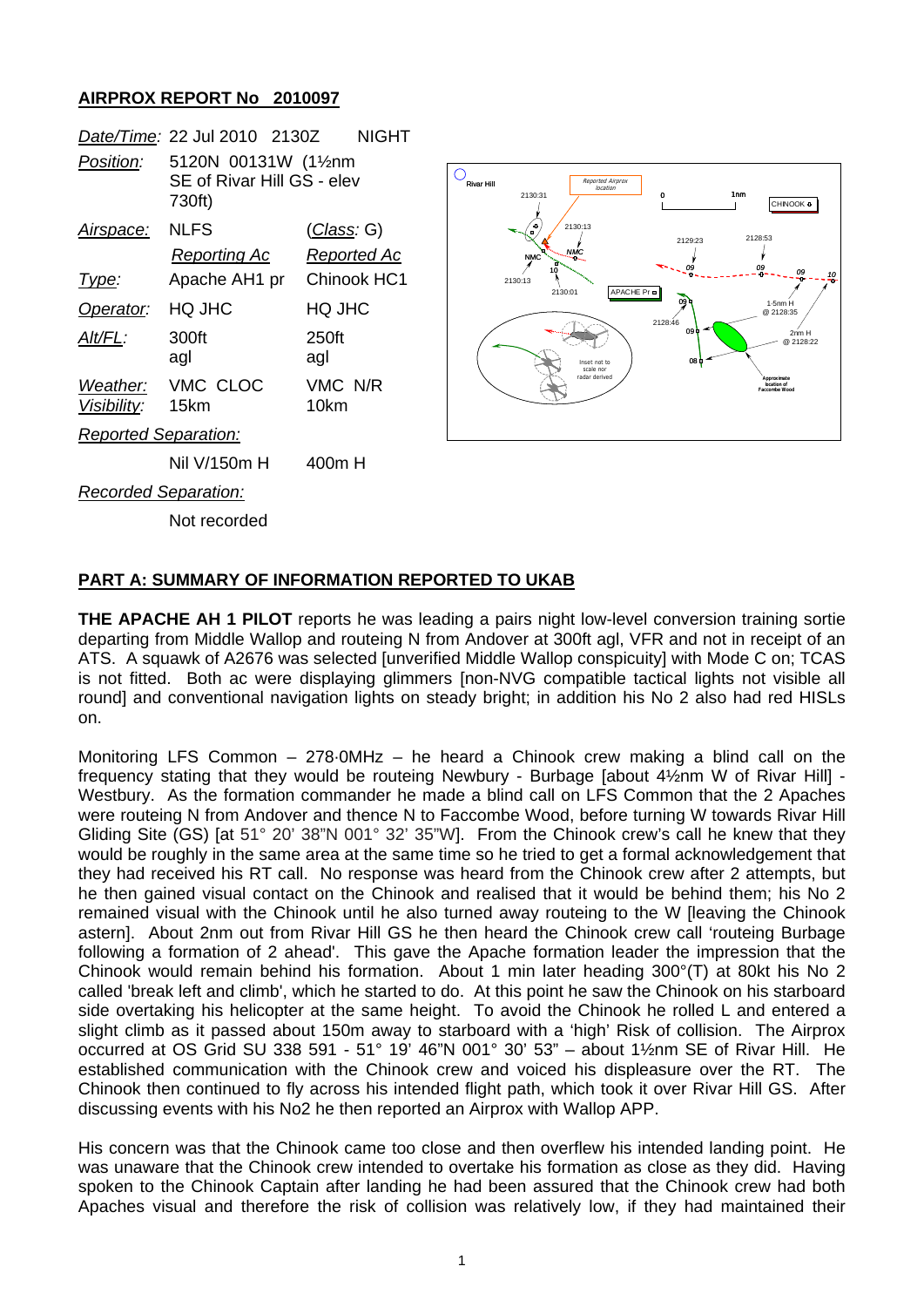respective flight paths. However if he had manoeuvred his formation to the R the chance of a collision would have been 'very high' due to the unnecessary proximity of the Chinook. He added that if the Chinook pilots wanted to pass, then simple deconfliction could have been achieved on the RT and all the crews involved would have then been aware of what was happening.

**THE CHINOOK HC1 PILOT** reports that he had departed Odiham for a dual night low-level NVD transit and was flying from Bramley to Burbage within NRR1. He was not in receipt of an ATS but monitoring LFS Common; a squawk of A3646 [unverified Odiham conspicuity] was selected with Mode C on. Navigation lights and the red upper HISL were on.

Approaching Rivar Hill from the E at 250ft agl heading 275° at 140kt, he acquired a formation of 2 Apache helicopters from a distance of about 4nm. His crew positively identified both ac in the formation, even though the lead Apache was not displaying any external lights. They initially slowed their Chinook to a TAS of about 90kt to allow time to assess the actions of the Apache formation and whilst flying at reduced speed an information call was broadcast on LFS Common, stating that their Chinook was routeing to Burbage behind a formation of two ac; no response was heard initially from the formation. Once the Apache formation's track was established, because of the slow speed of the formation a decision was made to overtake the Apache formation to their R, whilst accelerating to 140kt. During the overtake, his co-pilot and No 1 crewman maintained positive visual identification on both Apache helicopters within the formation to port and both crew members considered the separation between their Chinook and the Apache formation to be sufficient to allow the Apache crews tactical freedom of manoeuvre. Shortly after passing the Apache formation an RT call was heard from the lead pilot expressing concern at their helicopter's proximity. The RT call was acknowledged and their callsign passed to the Apache formation.

The crew was surprised at the radio call from the lead Apache pilot as they believed the separation they had afforded was adequate throughout. Neither he nor any of his the crew believed they had flown closer than 400m to the Apache formation and assessed the Risk as 'low'.

UKAB Note (1): The LATCC (Mil) radar recording does not illustrate this Airprox clearly. However, the Apache formation and the Chinook are both shown on the Pease Pottage Radar at the extremity of coverage as intermittent SSR contacts only, but not always at the same time. The Chinook is shown westbound toward the Airprox location, at an indicated altitude of 900ft London QNH (1015mb) unverified Mode C and radar ground speed (RGS) of 120-125kt, as the Apache pair follow a northbound track from the vicinity of Andover at a RGS of about 120kt. At 2128:35, the Apache formation is in the Chinook's L 11 o'clock - 1·5nm at the same altitude of 900ft unverified Mode C. After passing the vicinity of Faccombe Woods, secondary contact becomes very intermittent following the Apache pair's westbound turn. With only one ac generally shown it is not possible to differentiate which ac is the lead ac. The Chinook seems to maintain a broadly westerly course maintaining an altitude of 900ft, before fading for a while with only intermittent returns evident thereafter. The Apache formation are displayed again, intermittently but now definitely tracking NW'ly, approaching the reported Airprox location maintaining an altitude of 1000ft QNH at a RGS of 70-75kt with occasional paints from the Chinook suggesting it was flying a WNW'ly course. No contacts are evident on either ac after 2130:31. The intermittent nature of the recording does not allow the geometry nor the minimum separation of this encounter to be assessed with confidence.

UKAB Note (2): A transcript of LFS Common 278·00MHz was provided by Middle Wallop ATC; all relevant transmissions received on the Middle Wallop recording are included herewith. However, it should be noted that some UHF transmissions made by ac operating at low-level might not have been received because of terrain shielding. Whilst unlikely, it was feasible that not all transmissions had been captured.

The Apache formation checked-in on frequency and broadcast at 2124:14, *"blind call L-F-A 1,*  [Apache C/S] *north of Andover descending low level to operate Ink Pen Ridge"* [2nm ENE of Rivar Hill]. A further call was made at 2124:28*, "blind call* [Apache C/S] *Andover routeing north Faccombe Wood turning left..to route west towards Rivar to operate there for circuits L-F-A 1".*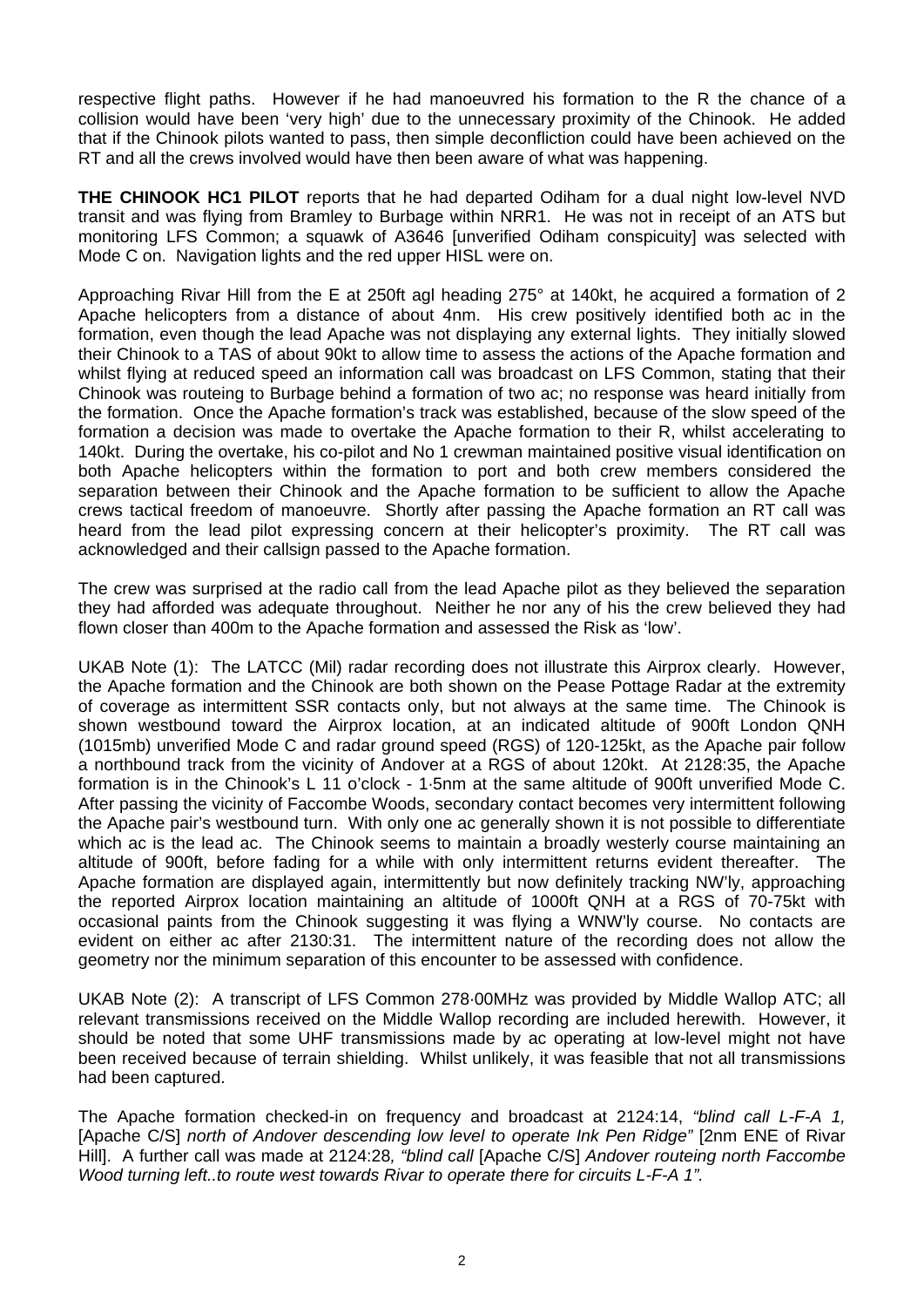The first recorded transmission from the Chinook crew was at 2126:57, when they called, "*Chinook crossing the A 34 south of Burbage* (sic)..*south of Newbury enroute Burbage".* Moments later the Apache formation advised the Chinook crew at 2127:23, *"Chinook entering L-F-A 1 south of Newbury 2 Apaches routeing north to the area of Rivar gliding site for circuits."* No reply is recorded from the Chinook crew. A further call was made by the Apache formation at 2128:05, "[Apache C/S] *the Chinook..just..to the…south of..Newbury..2 Apaches turning left* [one word unintelligible] *Rivar".* The Apache Leader then queried at 2128:24, [Apache C/S] *Chinook routing to Burbage 2 Apaches routeing to Rivar are you visual?"* No reply is recorded from the Chinook crew, however, at 2129:45 they transmitted, *"L-F-A 1 Chinook approach.*.(part of word followed by short break) *approaching Burbage enroute Westbury following tw.*.(part of word) *a formation of 2."* 

After the Airprox had occurred at 2130:31, the Apache pilot queried, "..Chinook just north of Rivar did you have us visual", whose crew responded, "..affirm". In his next transmission the Apache pilot expressed his concern about the proximity of the Chinook during the overtaking manoeuvre and the Chinook pilot advised the Apache pilot *"..we transmitted that we were coming up behind you".*

**THE MIDDLE WALLOP APPROACH RADAR CONTROLLER (APR)** reports that at 2130 the Apache pilot called on RT and reported an Airprox with a Chinook close to Rivar Hill. The pilot estimated the Chinook passed within 100m of his Apache formation. Neither crew were in receipt of an ATS from Middle Wallop APP at the time of the Airprox.

**SATCO MIDDLE WALLOP** added that the formation of 2 Apache Helicopters was operating in the vicinity of Rivar Hill GS on a low-level pairs training sortie. Meanwhile, a Chinook was transiting through the area, crossing the A34 S of Newbury then routeing westbound towards Burbage. The Airprox took place at 2130z and all the crews involved were operating on LFS Common – 278·0MHz - and transmitting broadcasts in accordance with the LFA agreement. No ATS was being provided to any of these flights.

It should be noted that Middle Wallop is currently trialling the Centralised Aviation Data System (CADS); [a Web based low-flying route notification tool], which at the time of the Airprox was not in use by all other LFA users. The Chinook routeing was not entered onto CADS by Odiham, nor by any user at Middle Wallop due to the late notification and lack of specific route information; instead this information was provided in textual format for OC Night Flying to brief Middle Wallop crews verbally.

**HQ JHC** comments that this is an unfortunate event where all involved were aware of each other at the time due to the recent change to LFA1 procedures, one element of which requires blind call transmissions passing certain line features. The Chinook crew did not give warning of their intention to overtake. There was an opportunity for the Chinook crew to declare their intentions as the Apache crew were expecting the Chinook to trail them due to the Chinook transmission on LFS Common.

A causal factor identified by the Command within this report and Airprox 2010 096 was the lack of detail with the night flying information being passed from Odiham to Middle Wallop – the routeing information was vague. There have since been two LFA 1 meetings when both these Airprox were the subject of much discussion. The shortcomings in the notification system were identified and have been addressed. A Systems trial of a new planning tool - CADS - is underway on a limited number of units at Middle Wallop, Benson and Odiham to ascertain the utility of the system. This HQ emphasises that this is a deconfliction planning tool – without TCAS or an ATS, the principle of 'see and avoid' prevails over 'plan to avoid'.

## **PART B: SUMMARY OF THE BOARD'S DISCUSSIONS**

Information available included reports from the pilots of both ac, transcripts of the relevant RT frequencies, video recordings, reports from the air traffic controller involved and reports from the appropriate operating authority.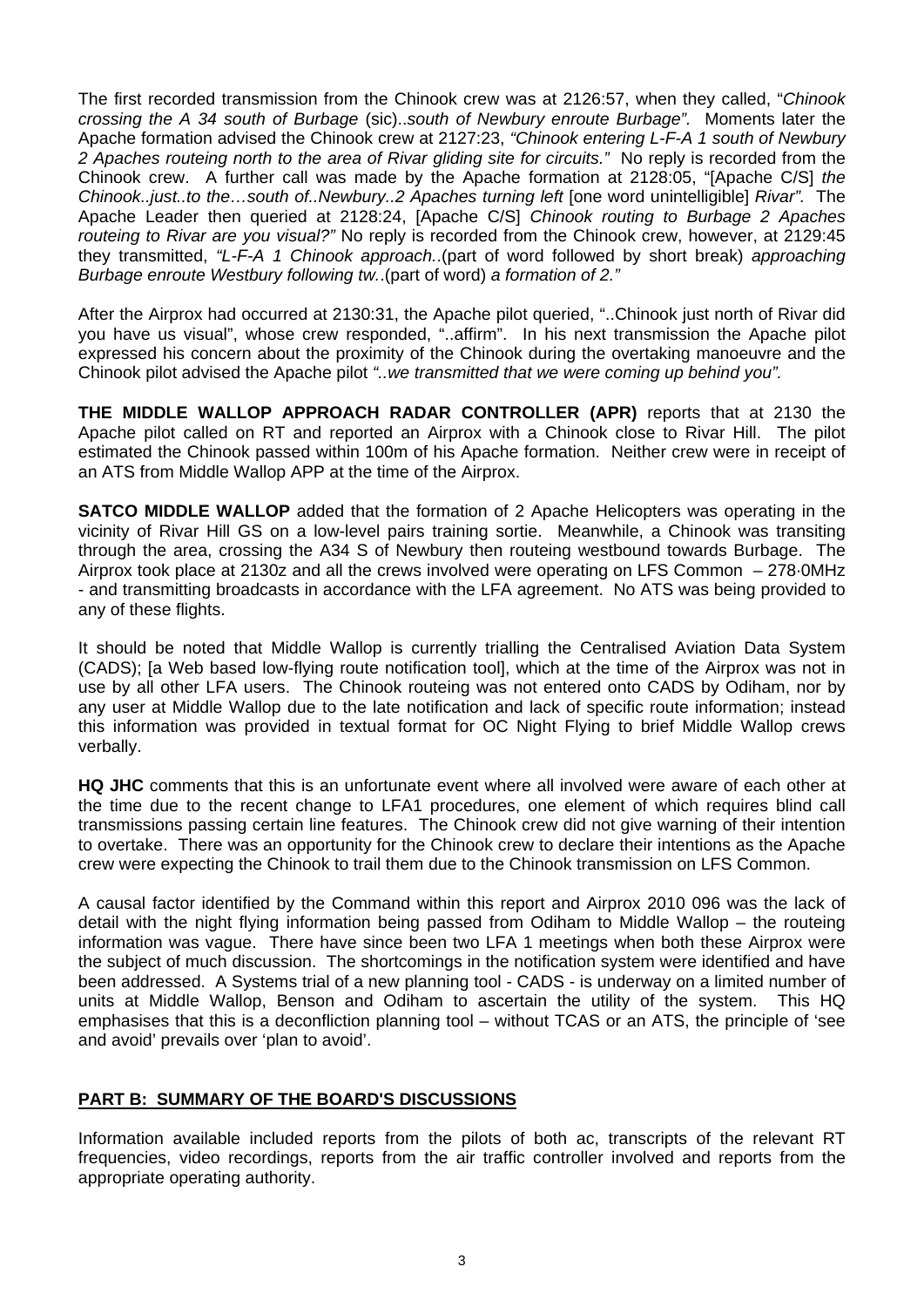It was reported that the Apache crews were not aware of the Chinook's transit before take-off and that the night flying information passed from Odiham to Middle Wallop lacked detail. The Command's view was that the shortcomings in the notification system had been identified and addressed by the use of the CADS, which was being trialled. Moreover, as all of the crews involved were aware of each other's presence before the Airprox occurred, earlier notification would not have affected the outcome. Indeed civilian ac might well be encountered at night with no notification whatsoever, albeit that only Police helicopters would be likely to be using NVDs or operating at the heights involved in this encounter.

The HQ JHC Member briefed the Board that the lighting displayed by the respective helicopters was in accordance with SOPs for such sorties and that the Command had no concerns over that aspect. However, the demands placed on aircrew when operating and training with these highly sophisticated helicopters should not be underestimated and in this scenario the instructors were working under significant pressure. Nonetheless, it seemed to the Board that the lead Apache pilot had shown sound SA and done all he could to make the Chinook crew aware of his presence and intentions. Indeed the radar recording reflected that the Apache leader's query, "…*Chinook routing to Burbage 2 Apaches routeing to Rivar are you visual?"*, was transmitted whilst the pair was still northbound and before they turned W, when the Chinook was about 2nm away. In the other cockpit, the Chinook crew had acquired the two Apache helicopters at an earlier stage – the Chinook pilot reported he had them in sight from a range of 5nm. This had been helpfully transmitted to the Apache crews ahead as the Chinook approached from astern, but not until later, about 1min after the pair had turned L and slowed to a RGS of about 70-75kt the radar recording reflected. Whilst the Apache leader reports hearing the Chinook pilot's call being visual with the Apache formation, no RT call was evident on the transcript that the former was overtaking. After the event the Chinook pilot advised the Apache pilot *"..we transmitted that we were coming up behind you",* but the words he had actually used *"…following..a formation of 2"* clearly led the Apache leader to believe that the Chinook would follow his formation and remain clear astern*.* The JHC Member explained that all was in order until the Chinook pilot decided to overtake without passing a warning on the RT. In the Command's view, better airmanship dictated that the Chinook pilot should have made his intentions more plain on the RT, and it was surprising to the Members that he had not done so, which evidently took the Apache leader by surprise. Whereas the Apache pilot reported the Chinook passed 150m away, the Chinook crew reported they had not flown closer than 400m. Without better radar data it was not possible to resolve the differing perceptions of the minimum horizontal separation. With the Chinook overtaking the Apaches on their starboard side, as is required by the Rules of the Air, the Chinook PF in the right hand seat was relying on his co-pilot and crewman to judge the separation. It was suggested that the westbound Chinook crew – using NVDs – might not have realised that the Apache pair had taken up a NW'ly course toward Rivar Hill resulting in unexpectedly converging tracks with the Chinook, albeit that Rivar Hill had been mentioned on RT as their destination. The JHC pilot Member explained that relative distance/depth perception is one of the most difficult aspects of operating with NVDs, suggesting to other Members that this might have been a factor here.

It was clear to the Board that the Chinook Captain, in the overtaking ac, was responsible for the separation between himself and the overtaken Apache pair until he had passed and was well clear. The Apache crews would have been unable to see the Chinook until it started to draw almost abeam and they would not have been able to monitor the separation or affect the outcome until the No 2 saw it first and called the break. Whatever that distance, it was plain the Apache pair were surprised by the Chinook Captain's actions and felt obliged to take avoiding action. Consequently, the Board concluded that the Cause of this Airprox was that whilst overtaking, the Chinook pilot flew sufficiently close to cause the Apache formation concern. However, the Board was briefed that the Chinook is a very manoeuvrable helicopter and, visual with both Apaches, the Chinook pilot was always able to manoeuvre and give them a wider berth if needs be. The Members agreed, therefore, that there was no Risk of a collision.